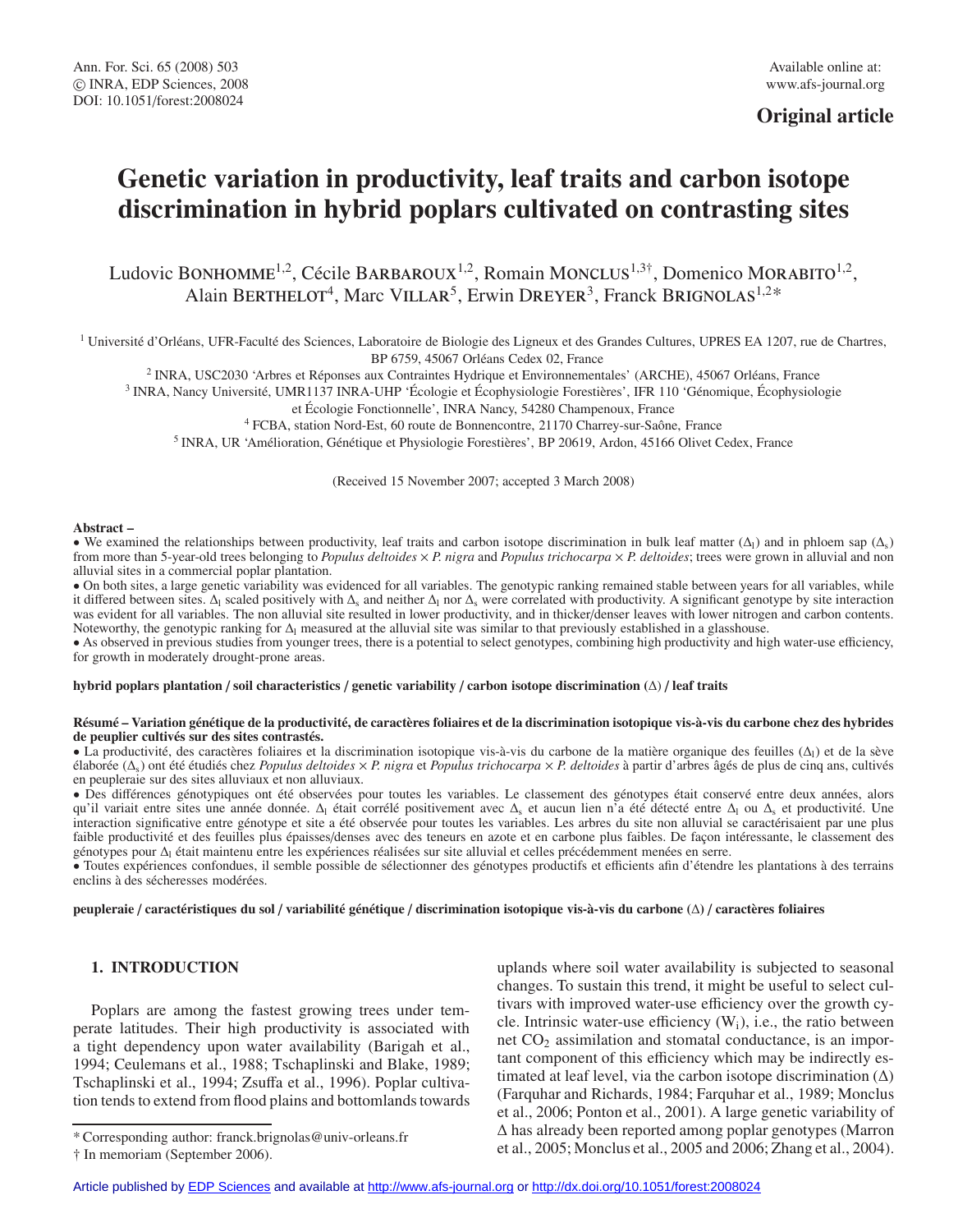The selection of genotypes combining a satisfactory productivity and high water-use efficiency would be a considerable advantage for growth in moderately drought-constrained areas, as stated by Braatne et al. (1992) for poplar and by Condon et al. (2002) for cereals.

The links between productivity and  $\Delta$  differ according to poplar species: a positive relationship was found for *Populus davidiana* (Dode) Schneider (Zhang et al., 2004), whereas none was detected for *Populus trichocarpa* × *P. deltoides* (TD hybrids) and *Populus deltoides* × *P. nigra* (DN hybrids) (Marron et al., 2005; Monclus et al., 2005; 2006; Rae et al., 2004). The lack of correlation observed for these two hybrids suggests the possibility to select genotypes displaying simultaneously a high productivity and water-use efficiency.

A detailed study with several commercial poplar genotypes (DN hybrids) grown as young cuttings in glasshouse (3 month-old rooted cuttings; Marron et al., 2005) or in a nursery (1 to 4-year-old rooted cuttings coppiced each year; Monclus et al., 2005; 2006) indicated consistent genotypic differences in  $W_i$ , and a lack of correlation between  $W_i$  and productivity. The stability of these observations remains to be established under a wider range of environmental conditions and with older trees, as some juvenility effects might interfere with the observed ranking. Therefore, we have extended the comparative approach to trees at least 5 years old grown in a commercial poplar plantation for wood production, and managed with conventional forestry practices. Tested clones were genotypes of DN hybrids and TD hybrids. Two sites were chosen in the plantation according to soil water availability and fertility. Genetic variability was studied on alluvial and non alluvial sites on the basis of 12 and 11 genotypes, respectively. The site effect was quantified by comparing 9 genotypes common to both sites. Comparisons with previous experiments carried out in glasshouse and in nursery were done using 9 DN genotypes. The productivity of each tree was computed as the ratio between the circumference measured at 1.30 m height and the age of the tree; leaf traits encompassed specific leaf area and carbon and nitrogen contents; carbon isotope discrimination was used as a surrogate for intrinsic water-use efficiency.

## **2. MATERIAL AND METHODS**

#### **2.1. Study site**

The experiment was carried out in the commercial poplar plantation of *Le Moulin de Bariteau* (Vienne, France, 47◦ 7' N, 0◦ 10' E; 36 m a.s.l.) which extends over 200 ha and includes about 34 000 hybrid poplar trees. The climate is oceanic, characterized by mild temperatures (11.1 ◦C annual mean) and a constant distribution of precipitation (650 mm per year for the last three decades) (Météo France, http://www.meteofrance.com). The poplar plantation occupies both sides of the *Chavenay* river, upstream of its junction with the *Négron* river and the adjacent slopes.

Soil fertility and soil water availability were analysed during 1994, for areas located on the river banks and for areas located on adjacent slopes, by the *Association Forêt Cellulose* (AFOCEL) in the *Laboratoire de la chambre d'agriculture de la Sarthe* (LARCA 72, Le Mans, France). Data related to soil characteristics are available

at http://www.peupliersdefrance.org/indexbariteau.htm. Soil fertility was rated according to its cationic exchange capacity (CEC; meq. 100g−1) and its saturation rate (S/CEC; %); ratio between soil base cationic content (S; meq. 100  $g^{-1}$ ) and CEC. Maximal available soil water (PAW<sub>M</sub>; mm) was assessed from soil texture (Jamagne et al., 1977). Based on LARCA data, two sites, named alluvial and non alluvial, were selected for the present study. The alluvial site displayed a CEC above 40 meq. 100  $g^{-1}$ , a S/CEC of 100%, a PAW<sub>M</sub> above 250 mm and the level of the water table near the soil surface year round; this zone was restricted to the banks of the *Chavenay*. The non alluvial site displayed a CEC below 23 meq. 100 g<sup>-1</sup>, a S/CEC of about 90% and a  $PAW_M$  ranging from 100 to 200 mm; this site was on the adjacent slopes.

#### **2.2. Plant material**

Fourteen poplar genotypes including 10 *Populus deltoides* × *P. nigra* (DN hybrids) and 4 *Populus trichocarpa* × *P. deltoides* (TD hybrids) were selected; among them, 9 grew on both sites (Tab. I). Overall, 357 trees were studied; their age ranged from 6 to 14-year-old and their height varied from 14 to 28 m. All trees were grown at  $7 \times 7$  m spacing.

#### **2.3. Plant measurements**

From July 18 to 21, 2005, one mature leaf was collected from the lowest branch of each tree and six calibrated discs  $(2 \text{ cm}^2)$  were cut from each lamina. Discs were dried at 60 ◦C during two days, weighted and specific leaf area (SLA, cm<sup>2</sup> g<sup>-1</sup>) was computed. During the same period, phloem sap was collected from each tree with the method described by Scartazza et al. (2004) and modified by Gessler et al. (2004). On July 19, from 11:00 a.m. to 5:00 p.m., a thin strip of bark (2 cm long and 1 cm wide) still attached to the trunk was removed and plunged into tubes filled with 1 mL pure water for 4 h. This mixture was membrane filtered (0.45 μm pore size, Millipore), put into tin capsules and oven-dried at 60 ◦C over one day. From July 10 to July 13, 2006, the sampling was repeated from mature leaves of trees grown in the alluvial site only. During November 2006, the productivity of each tree was estimated as the mean annual radial increment (RI, mm  $y^{-1}$ ; i.e., the ratio between the circumference measured at 1.30 m height and the age of the tree), assuming a circular section of the trunk.

Carbon isotope composition ( $\delta^{13}$ C) and carbon and nitrogen contents ( $C_M$ ,  $N_M$ ; mg  $g_{DW}^{-1}$ ) of bulk leaf material were assessed from 1 mg homogenous dry powder obtained from the oven-dried calibrated discs.  $\delta^{13}$ C of phloem sap was analysed from the dried phloem extracts. These analyses were conducted by the Scottish Crop Research Institute (Dundee, Scotland, UK) from a CF-IRMS (Europa Scientific ANCA-NT 20-20 Stable Isotope Analyser with ANCA-NT Solid/Liquid Preparation Module, Europa Scientific Ltd., Crewe, UK).  $\delta^{13}$ C was calculated relative to Pee Dee Belemnite limestone standard as described in Craig (1957):

$$
\delta^{13}C = \frac{(R_{\text{sample}} - R_{\text{standard}})}{(R_{\text{standard}})} \times 1000 \, (\%_o),
$$

where  $R_{\text{sample}}$  and  $R_{\text{standard}}$  are the <sup>13</sup>C/<sup>12</sup>C ratio in plant tissue and the standard, respectively. Carbon isotope discrimination ( $\Delta$ <sub>l</sub> and  $\Delta$ <sub>s</sub>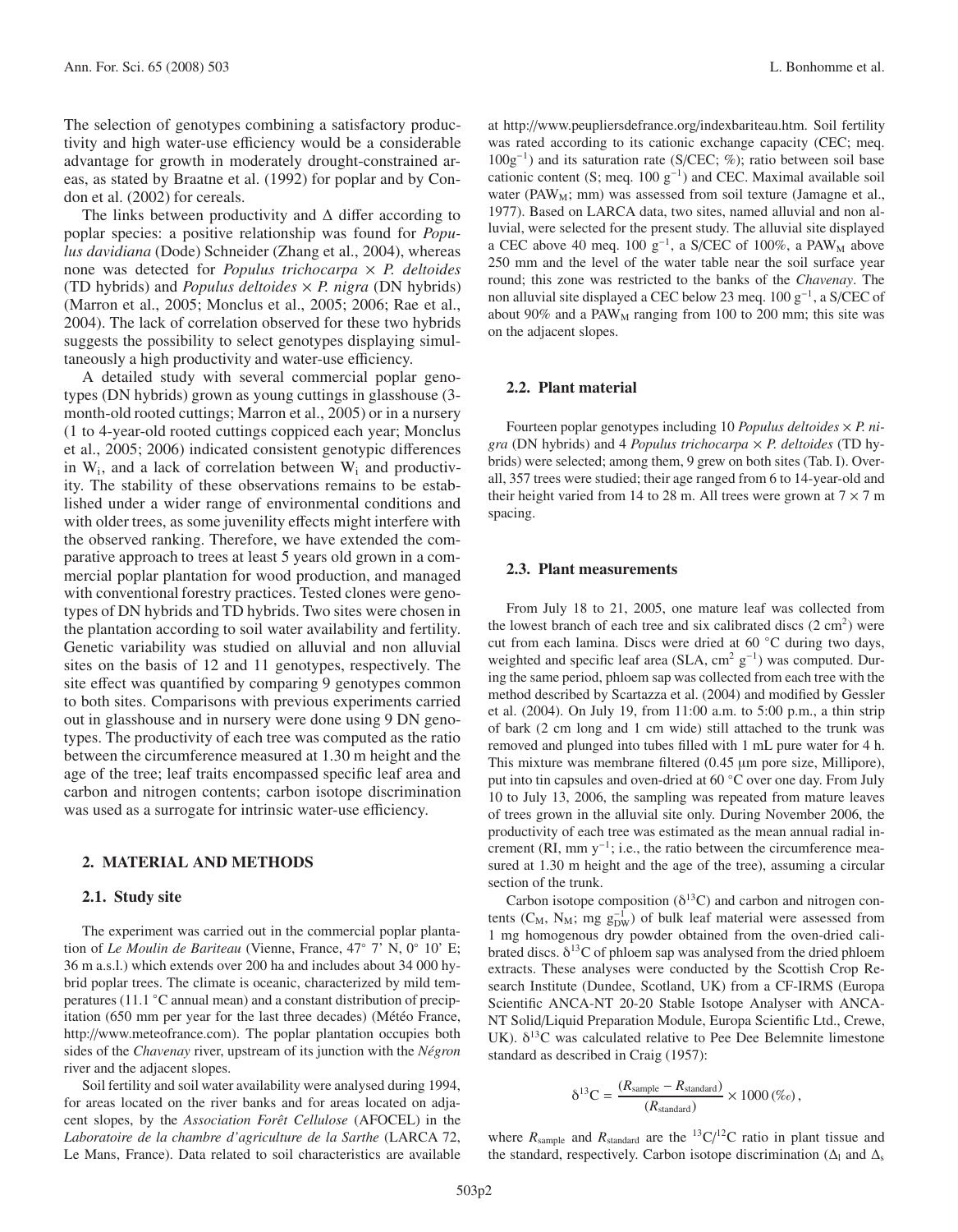|                                      |                |                |                 | Alluvial site        | Non alluvial site               |  |  |
|--------------------------------------|----------------|----------------|-----------------|----------------------|---------------------------------|--|--|
| Hybrid                               | Genotype       | Abbreviation   | Origin          | Number of tree (Age) | Number of tree (Age)            |  |  |
|                                      | A4A            | A4             | Italy           | 10(6)                |                                 |  |  |
| P. deltoides $\times$ P. nigra       | <b>B</b> renta | Bt             | Italy           |                      | $6(5) + 10(6)$                  |  |  |
|                                      | Dorskamp       | Ds             | The Netherlands | 10(6)                | 10(5)                           |  |  |
|                                      | <b>I214</b>    | I2             | Italy           | 10(7)                | 30(7)                           |  |  |
|                                      | I45/51         | I <sub>4</sub> | Italy           | 10(9)                | $9(10) + 10(14)$                |  |  |
|                                      | Koster         | Ks             | The Netherlands | 9(6)                 |                                 |  |  |
|                                      | Lambro         | Lb             | Italy           |                      | $9(5) + 10(6)$                  |  |  |
|                                      | Luisa-Avanzo   | La             | Italy           | 9(7)                 |                                 |  |  |
|                                      | Mella          | Ml             | Italy           | 9(6)                 | 4(5)                            |  |  |
|                                      | Soligo         | Sg             | Italy           | 9(6)                 | 3(5)                            |  |  |
|                                      | Beaupré        | <b>Bp</b>      | Belgium         | $10(9) + 10(8)$      | 20(12)                          |  |  |
|                                      | Boelare        | B <sub>1</sub> | Belgium         | 10(9)                | $30(7) + 10(13)$                |  |  |
| P. trichocarpa $\times$ P. deltoides | Hunnegen       | Hn             | Belgium         | 10(7)                | 30(7)                           |  |  |
|                                      | Raspalje       | Rs             | Belgium         | 10(8)                | $10(5) + 10(6) + 10(8) + 10(7)$ |  |  |

Table I. Plant material description including hybrid crosses, genotypes, abbreviations, origins and the number of trees used for each genotype and for each type of site. The age (years) of trees are indicated into brackets.

for bulk leaf matter and phloem sap respectively, ‰) was calculated according to Farquhar and Richards (1984), as:

$$
\Delta = \frac{(\delta_{\text{air}} - \delta_{\text{plant}})}{(1 + (\delta_{\text{plant}}/1000))} (\%),
$$

where  $\delta_{\text{air}}$  and  $\delta_{\text{plant}}$  are  $\delta^{13}$ C of the atmospheric CO<sub>2</sub> (assumed to be close to –8‰) and the sample, respectively.

## **2.4. Statistical analyses**

Results were analysed with the SPSS statistical software package (SPSS, Chicago, IL, USA) and with R software (version 2.0.1, A Language and Environment, Copyright 2004). For each variable, the normality of the distribution was tested with a Shapiro–Wilk test. Levels of significance were  $* P \le 0.05$ ,  $* P \le 0.01$ ,  $* * P \le 0.001$ and ns = non significant. Genotypic means are expressed with their standard error.

Genetic variability was evaluated for each site by a two-way ANOVA using the following model:  $Y_{ijk} = \mu + H_i + H_i(G_j) + \varepsilon_{ijk}$ ; where  $Y_{ijk}$  refers to individual values,  $\mu$  is the general mean,  $H_i$  is the effect of hybrid cross *i*,  $H_i(G_j)$  is the effect of genotype *j* in hybrid cross *i* and  $\varepsilon_{ijk}$  is the error. For each site, relationships between variables were computed by linear correlation (Pearson's coefficients), and illustrated by a principal component analysis (PCA) using genotypic means. The variables were standardized and orthogonal factors (= F1 and F2 axis) were successively built as linear combinations of these variables to maximize the fraction variability explained by these factors. Variables were first represented on the plane defined by the two main factors of the PCA; their coordinates were their linear correlation coefficients (Pearson's coefficient) with these factors. Variables projected as supplementary variables in the main plane F1  $\times$  F2 were obtained by computing linear correlations between these variables and scores F1 and F2 obtained from the initial PCA.

Station effect was evaluated by a three-way ANOVA using the following model:  $Y'_{ijkl} = \mu + H_i + H_i(G_j) + S_k + H_i \times S_k + H_i(G_j) \times S_k + \varepsilon_{ijkl}$ ;

where  $Y'_{ijkl}$  refers to individual values,  $\mu$  is the general mean,  $H_i$  is the effect of hybrid cross i,  $H_i(G_i)$  is the effect of genotype *j* in hybrid cross *i*,  $S_k$  is the site effect,  $H_i \times S_k$  is the hybrid cross by site interaction,  $H_i(G_j) \times S_k$  is the genotype in hybrid cross by site interaction and  $\varepsilon_{ijkl}$  is the error. This analysis was performed with the 9 genotypes common to both sites; noteworthy, each genotype displayed the same age on alluvial and non alluvial sites (Tab. I).

Crossing comparisons with previous studies realized in our research unit were analysed by rank correlation (Spearman's coefficient), from DN hybrids. As a whole, 9 genotypes were common with previous studies; among them 7 belonged to the alluvial site (Dorskamp, I214, I45/51, Koster, Luisa-Avanzo, Mella and Soligo) and 7 belonged to the non alluvial site (Brenta, Dorskamp, I214, I45/51, Lambro, Mella and Soligo).

## **3. RESULTS**

## **3.1. Genetic variability in the alluvial site**

During 2005 and 2006, significant differences were recorded between DN hybrids and TD hybrids for all variables, except for  $\Delta$ <sub>s</sub> measured in 2005 and for  $\Delta$ <sub>l</sub> measured in 2006 (Fig. 1). Overall, DN hybrids displayed higher values of RI,  $N_M$  and  $C_M$  than TD hybrids, while they displayed the lowest values of SLA and  $\Delta_l$ , at least during 2005. A significant genotype effect within hybrid cross was detected for all variables in 2005 and 2006. With all genotypes grouped, the genotype ranking (Spearman coefficients, *rs*) remained stable from 2005 to 2006 for  $N_M(r_s = 0.59^*)$ , SLA ( $r_s = 0.92^{***}$ ) and  $\Delta_l(r_s = 0.84^{**})$  whereas it varied significantly for C<sub>M</sub> ( $r_s$ )  $= 0.46<sup>ns</sup>$ ). In 2005, genetic variability was of the same magnitude for  $\Delta_1$  and for  $\Delta_s$  with values ranging from 20.1‰ to 22.3‰ and genotypic ranking remained comparable between  $\Delta_l$  and  $\Delta_s$  ( $r_s = 0.68^*$ ). Values measured for SLA and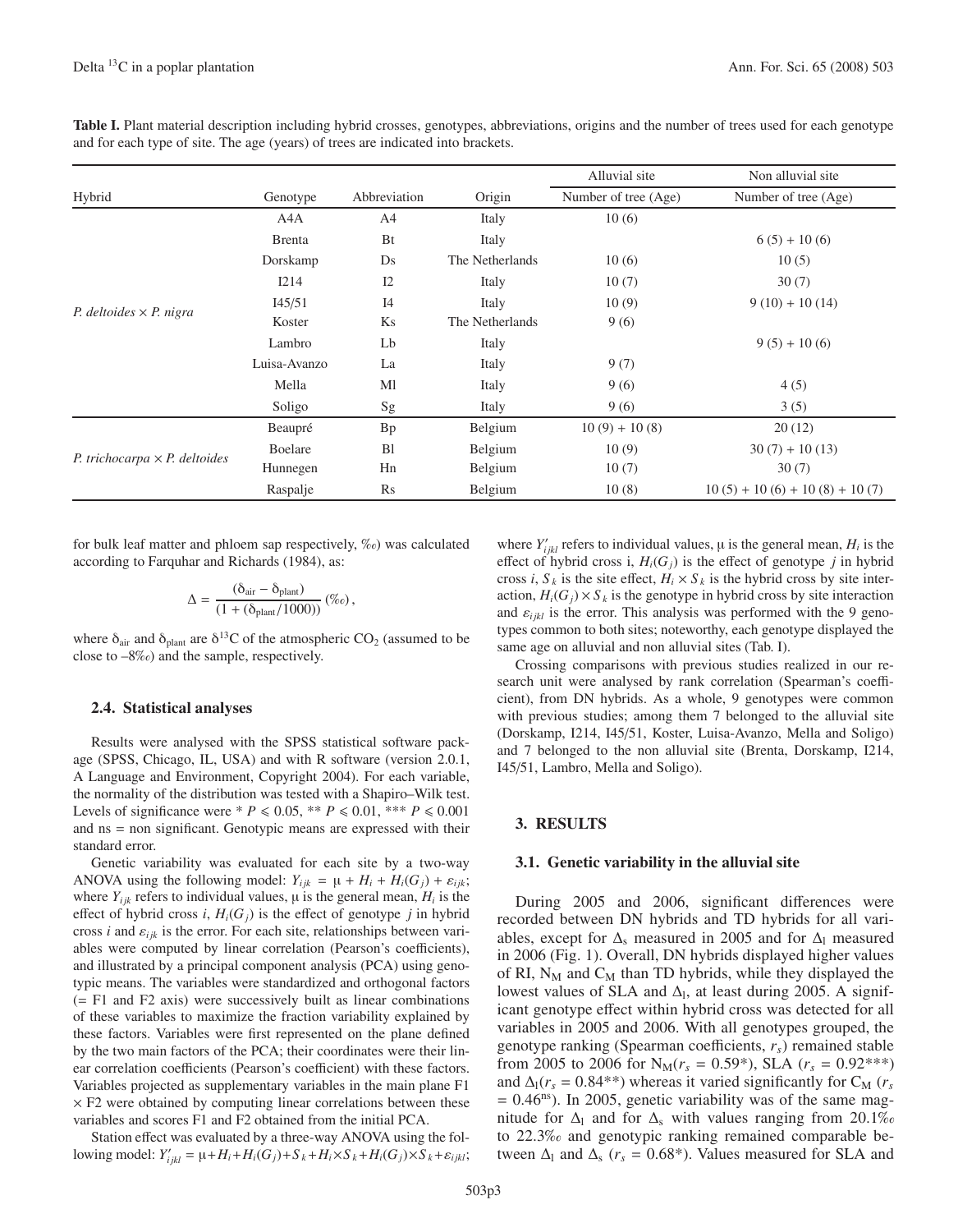

**Figure 1.** Genetic variability of productivity, leaf traits and variables related to water-use efficiency in DN hybrids (white boxes) and TD hybrids (hyphenated boxes) from two sites, during 2005 and 2006. Sites were alluvial (8 DN hybrids and 4 TD hybrids) and non alluvial (7 DN hybrids and 4 TD hybrids). Box plots are shown for mean annual radial increment (RI, mm y−1), specific leaf area (SLA, cm<sup>2</sup> g<sup>-1</sup><sub>DW</sub>), leaf nitrogen and carbon contents (N<sub>M</sub> and C<sub>M</sub>, mg g<sup>-1</sup><sub>DW</sub>), and leaf and phloem sap carbon isotope discrimination ( $\Delta$ <sub>l</sub> and  $\Delta$ <sub>s</sub>, respectively,  $\%$ <sub>o</sub>). Each box represents the quartile below (Q1) and above (Q3) the median value. Vertical bars show minimum and maximum values except for genotypes away from 1.5 times from the top of the inter-quartile (Q3–Q1) range. Values outside this range are represented by open circles. Levels of significance are indicated for the hybrid cross effect (H) and for the genotype in hybrid cross one [H(G)]  $(n s = non significant; * P \le 0.05; ** P \le 0.01; ** P \le 0.001).$ 

 $\Delta$ l were significantly higher in 2006 than in 2005; these differences could be explained by a higher cumulated rainfall (computed between January and August of each year) in 2006 than in 2005 (350 mm vs. 224 mm) (*Chambre d'agriculture d'Indre et Loire*, http://www.indre-et-loire.chambagri.fr). Genetic variability was of the same magnitude during the two years for  $\Delta_1$  (2.3‰), while it was higher in 2006 than in 2005 for SLA.

With all genotypes grouped, the main factorial plane of the PCA (F1  $\times$  F2, Figs. 2a and 2b) explained 68.8% of the genetic variability, with 39.9% for F1 alone, while the F3 axis did not differentiate the genotypes (data not shown). Two independent groups of variables were identified from the  $F1 \times F2$  plane (Fig. 2a). The first one included  $\Delta_1$  and  $\Delta_s$  and the second one  $RI$  and  $N_M$ . In each group, the variables were positively correlated (Tab. II). There was no clear grouping among genotypes in the  $F1 \times F2$  plane (Fig. 2b). Genotypes Koster and Dorskamp displayed high RI whereas Hunnegen displayed the lowest one; Raspalje had high values of Δ whereas Mella and Soligo displayed the lowest values. Interestingly, we were unable to detect any correlation between RI and  $\Delta$  (Tab. II). The projection on the main plane ( $F1 \times F2$ ) of the variables measured in 2006, as supplementary variables, showed a similar distribution to 2005 except for  $C_M$  (Fig. 2a).

## **3.2. Genetic variability in the non alluvial site – comparison with the alluvial site**

During 2005, significant differences were recorded between DN hybrids and TD hybrids for RI, N<sub>M</sub>, C<sub>M</sub> and  $\Delta$ <sub>s</sub> (Fig. 1). Overall, DN hybrids displayed higher values of RI,  $N_M$  and  $C_M$  than TD hybrids, while they displayed the lowest values of  $\Delta$ <sub>s</sub>. A significant genotype in hybrid cross effect was detected for all variables (Fig. 1). With all genotypes grouped, genotypic ranking remained comparable between  $\Delta_1$  and  $\Delta_s$  $(r<sub>s</sub> = 0.86^{**})$ . The main plane of the general PCA (F1  $\times$ F2), performed at genotypic level (Figs. 2c and 2d), explained 90.8% of the genetic variability, with 63% for F1 alone, while the F3 axis did not differentiate the genotypes (data not shown). Three groups of variables were defined from the F1  $\times$ F2 plane (Fig. 2c); the first group included  $\Delta_1$  and  $\Delta_2$ , the second one  $N_M$  and  $C_M$  and the third one included SLA and RI. The F1 axis of the PCA opposed  $\Delta$  ( $\Delta$ <sub>l</sub> and  $\Delta$ <sub>s</sub>) to N<sub>M</sub> and C<sub>M</sub>; within each group, variables were positively correlated while they were negatively correlated between groups (Tab. II). The F2 axis was defined by SLA and RI, but these variables did not correlate (Tab. II). Genotypes I214, I45/51 and Boelare displayed a high RI, a large SLA and high values of  $\Delta$ <sub>l</sub> and  $\Delta$ <sub>s</sub> while Raspalje, Dorskamp, Mella and Brenta displayed low values of RI, SLA,  $\Delta_1$  and  $\Delta_s$ ; Soligo and Lambro displayed low values of  $Δ_1$  and  $Δ_2$  while Beaupré and Hunnegen were characterized by high values of  $\Delta_l$  and  $\Delta_s$  (Fig. 2d). Interestingly, we were unable to detect any correlation between RI and  $\Delta$  (Tab. II).

A significant site effect was detected for all variables except  $\Delta_s$  and  $\Delta_l$  (Appendix A1). Values recorded for RI, SLA,  $N_M$  and  $C_M$  were significantly lower in the non alluvial site.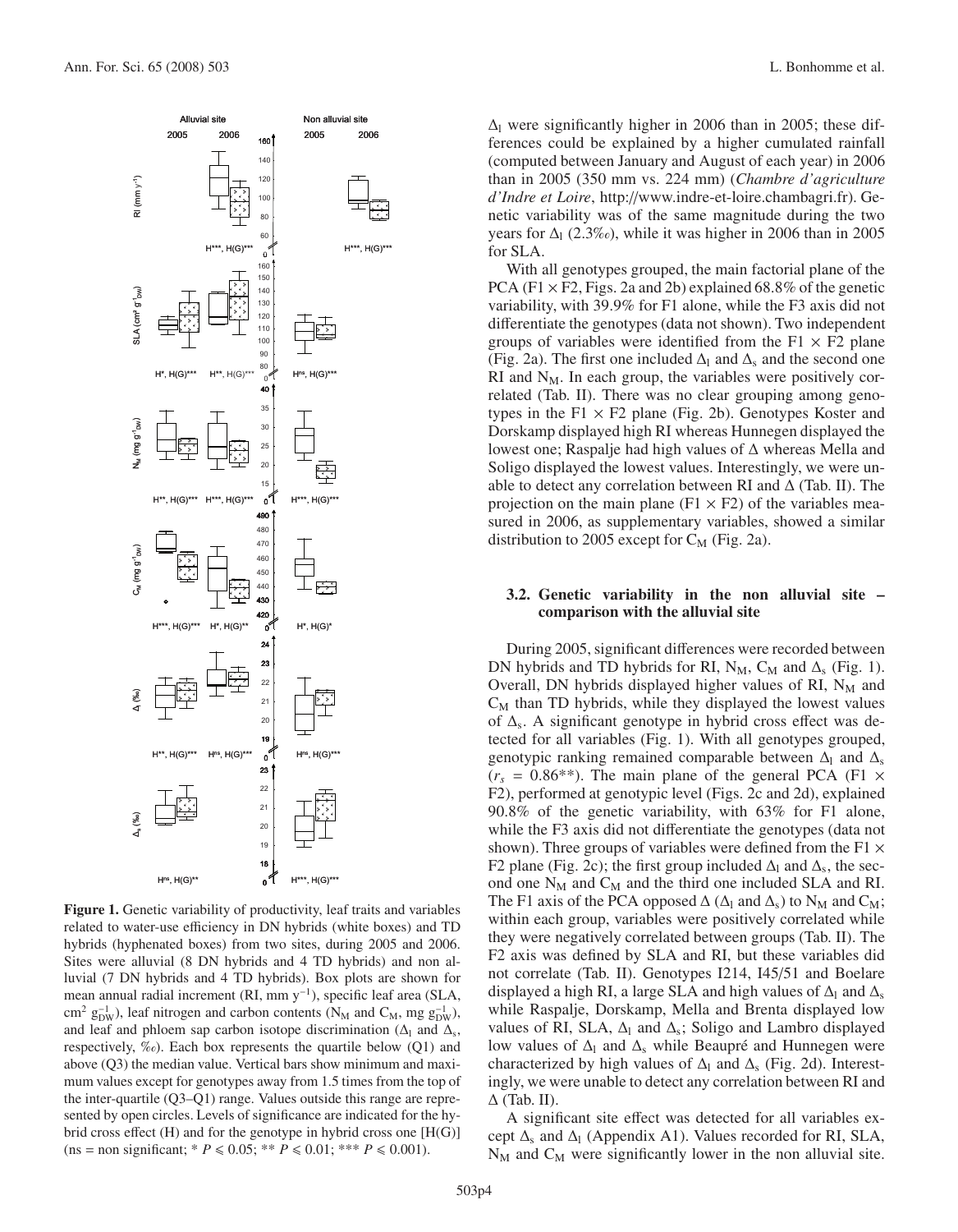

**Figure 2.** Factorial analysis (Principal Components Analysis) of genetic variability measured in the alluvial (a and b) and non alluvial sites (c and d). For the alluvial site, the distribution of 10 variables (a) and the projection of the 12 hybrid poplars genotypes (b) are shown in the main factorial plane F1  $\times$  F2 of PCA. F1 and F2 are linear combinations of the 5 variables measured during 2005 (white squares) plus mean annual radial increment (RI) measured in 2006 (black square). The others variables recorded during 2006 in the alluvial site (black squares) were projected as supplementary variables on the main  $F1 \times F2$  plane. For the non alluvial site, the distribution of 6 variables (c) and the projection of the 11 hybrid poplar genotypes (d) are shown in the main factorial plane  $F1 \times F2$  of a PCA. F1 and F2 are linear combinations of the 5 variables measured during 2005 (white squares) plus mean annual radial increment (RI) measured in 2006 (black square). See Table I for genotype abbreviations.

A significant hybrid cross by site interaction was detected for  $N_M$  and SLA only (Appendix A1). TD hybrids displayed greater decrease in  $N_M$  and SLA than DN hybrids. A significant genotype in hybrid cross by site interaction was observed for all variables (Appendix A1). With all genotypes grouped, genotypic ranking varied significantly for RI, SLA,  $\Delta_1$ ,  $\Delta_s$  and  $C_M$ , while it remained stable for  $N_M$  ( $r_s = 0.68^*$ ).

# **3.3. Comparison of field grown trees with rooted cuttings grown under either nursery (Monclus et al., 2005 and 2006) or glasshouse (Marron et al., 2005) conditions**

Although growth conditions, plant size and age of the plants largely differed among the experiments, the genetic variability detected during experiments was of similar magnitude for all

leaf traits, except SLA. SLA displayed a greater variability and higher values in the glasshouse (190 < SLA (cm<sup>2</sup>  $g_{DW}^{-1}$ ) < 235; Marron et al., 2005) than in the nursery  $(104.4 < SLA)$  (cm<sup>2</sup>)  $g_{DW}^{-1}$  < 126.3) or in the poplar plantation (90.3 < SLA<sub>2005</sub>)  $(\text{cm}^2 \text{ g}_{\text{DW}}^{-1})$  < 121.3). In all experiments, the productivity index did not correlate with Δ measured from bulk leaf dry matter. Only one significant and positive correlation was detected between values of  $\Delta$ <sup>l</sup> measured in 2005 or 2006 in the alluvial site and values previously measured in glasshouse from younger cuttings (Fig. 3).

# **4. DISCUSSION**

Compared to TD hybrids, DN hybrids displayed the highest productivity (estimated via RI), the highest water-use efficiency (estimated via  $\Delta$ ) and thicker/denser leaves (estimated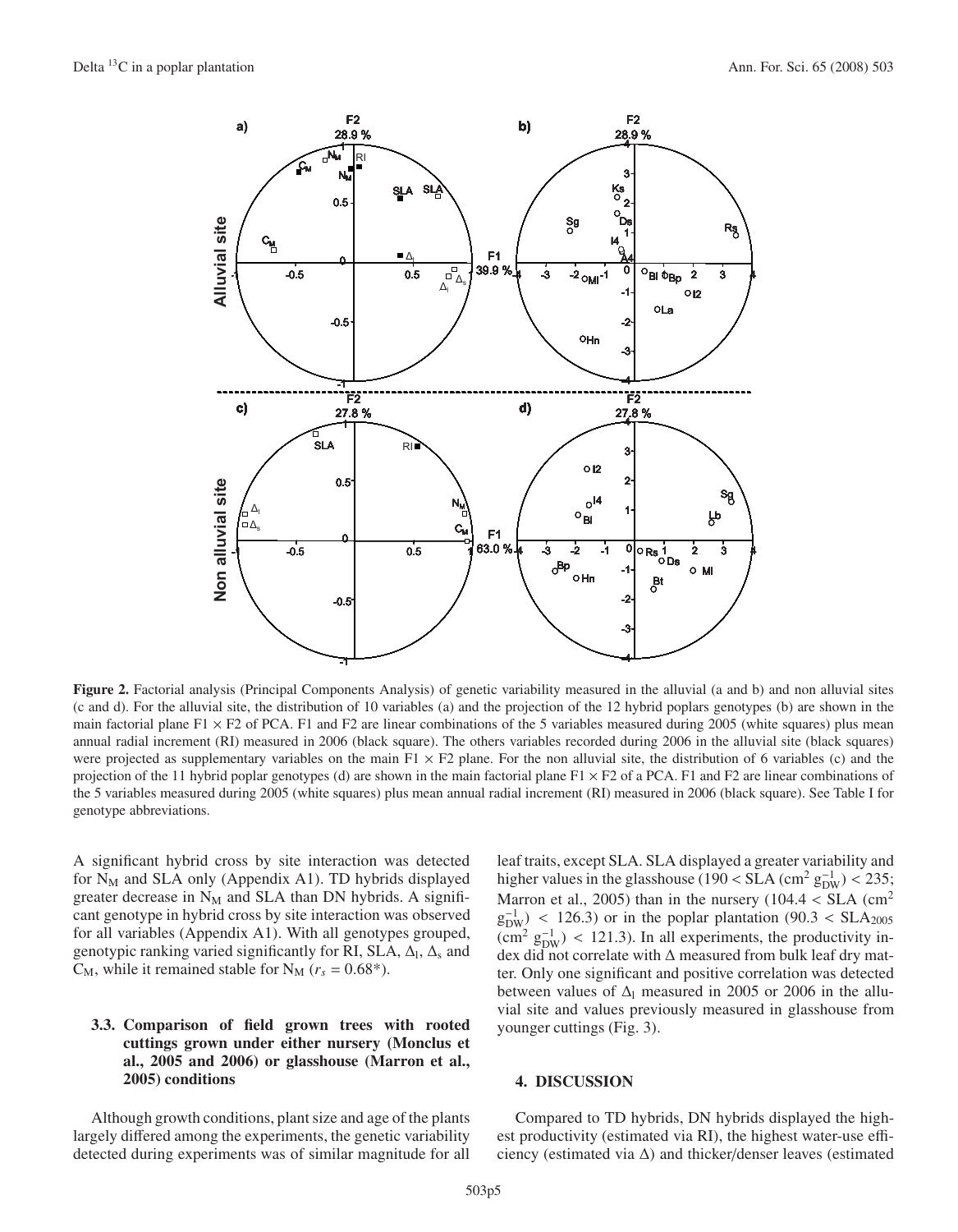|                       |      | <b>SLA</b>            |          | $C_M$                 |             | $N_M$              |                    | $\Delta_{\rm l}$      |                       | $\Delta_{\rm s}$      |                    |
|-----------------------|------|-----------------------|----------|-----------------------|-------------|--------------------|--------------------|-----------------------|-----------------------|-----------------------|--------------------|
|                       |      | 2005                  | 2006     | 2005                  | 2006        | 2005               | 2006               | 2005                  | 2006                  | 2005                  | RI                 |
| <b>SLA</b>            | 2005 |                       | $0.78**$ | $-0.46$ <sup>ns</sup> | $0.12^{ns}$ | 0.31 <sup>ns</sup> | 0.50 <sup>ns</sup> | 0.41 <sup>ns</sup>    | 0.20 <sup>ns</sup>    | 0.48 <sup>ns</sup>    | 0.33 <sup>ns</sup> |
|                       | 2006 | nd                    |          | $-0.16$ <sup>ns</sup> | $0.45^{ns}$ | $0.35^{ns}$        | $0.67*$            | 0.31 <sup>ns</sup>    | $0.19^{ns}$           | $0.17^{ns}$           | $0.35^{ns}$        |
| $C_M$                 | 2005 | $-0.34$ <sup>ns</sup> | nd       |                       | $0.45^{ns}$ | 0.31 <sup>ns</sup> | $0.02^{ns}$        | $-0.26$ <sup>ns</sup> | $0.17^{ns}$           | $-0.39$ <sup>ns</sup> | $0.02^{ns}$        |
|                       | 2006 | nd                    | nd       | nd                    |             | $0.65*$            | $0.47^{ns}$        | $-0.42$ <sup>ns</sup> | $-0.06$ <sup>ns</sup> | $-0.49$ <sup>ns</sup> | $0.70*$            |
| $N_M$                 | 2005 | $-0.09ns$             | nd       | $0.94***$             | nd          |                    | $0.66*$            | $-0.30ns$             | 0.03 <sup>ns</sup>    | $-0.15$ <sup>ns</sup> | 0.48 <sup>ns</sup> |
|                       | 2006 | nd                    | nd       | nd                    | nd          | nd                 |                    | $-0.15$ <sup>ns</sup> | $-0.09ns$             | $-0.16$ <sup>ns</sup> | $0.62*$            |
| $\Delta$ <sub>1</sub> | 2005 | $0.45^{ns}$           | nd       | $-0.86**$             | nd          | $-0.77**$          | nd                 |                       | $0.77**$              | $0.69*$               | 0.01 <sup>ns</sup> |
|                       | 2006 | nd                    | nd       | nd                    | nd          | nd                 | nd                 | nd                    |                       | 0.43 <sup>ns</sup>    | $0.07^{ns}$        |
| $\Delta_{\rm s}$      | 2005 | 0.41 <sup>ns</sup>    | nd       | $-0.81**$             | nd          | $-0.78**$          | nd                 | $0.91***$             | nd                    |                       | 0.07 <sup>ns</sup> |
|                       | RI   | 0.46 <sup>ns</sup>    | nd       | $0.49^{ns}$           | nd          | $0.62*$            | nd                 | $-0.30ns$             | nd                    | $-0.41$ <sup>ns</sup> |                    |

via SLA) with higher  $N_M$  and  $C_M$  contents at both sites. The site effect was similar for all variables between hybrid cross except for SLA and  $N_M$ ; TD hybrids displayed the greatest decline in SLA and  $N_M$  when planted on the non alluvial site compared with DN hybrids. Nevertheless, all these results must be taken cautiously because of the unbalanced number of genotypes within each hybrid cross.

# **4.1. Genetic variability of productivity, leaf traits and** variables related to water-use efficiency – year and **site e**ff**ects**

Significant genotype variability was observed within each hybrid cross for all traits in alluvial and non alluvial sites. Such genetic variability had already been observed from younger plant material in previous studies in hybrid poplars growing in a glasshouse or in the field (Al Afas et al., 2007; Ceulemans and Deraedt, 1999; Marron et al., 2005; Monclus et al., 2005; 2006; Voltas et al., 2006).

All genotypes grouped, genotypic rankings were comparable between 2005 and 2006 for most of the variables measured from the alluvial site showing stability overtime in genetic variability. Such stability over 2 years had already been observed in nursery from 3-year-old rooted cuttings of 29 DN hybrid genotypes (Monclus et al., 2006).  $\Delta_l$  and SLA increased between 2005 and 2006; these variations can be attributed to inter-annual climatic changes and more particularly, to higher cumulated rainfall measured in 2006 than in 2005 (350 mm vs. 224 mm). Such environmental effects had similarly been observed by Monclus et al. (2006).

In 2005, a significant interaction between genotype in hybrid cross and site was detected for all variables. Taking into account that each genotype displayed the same age between alluvial and non alluvial sites, these results suggest that the effect of soil fertility and soil water availability on productivity, on variables related to WUE and on leaf traits strongly depends on the genotype. As a whole, RI was clearly larger in the alluvial site than in the non alluvial one; this can be easily explained by higher soil fertility and soil water availability in the alluvial site. Differences between sites were corroborated by differences in some leaf traits such as  $SLA$  and  $N_M$ . The lowest values of SLA and  $N_M$  measured in the non alluvial site can be ascribed to lower soil water availability and fertility (Abrams et al., 1990; Cunningham et al., 1999; Li et al., 2005; Marron et al., 2002; Monclus et al., 2006; Niinemets et al., 1998; Poorter and de Jong, 1999).  $N_M$  decreased between alluvial and non alluvial sites while genotypic ranking remained stable suggesting that  $N_M$  variations mainly depended on the environment.

It is noteworthy that the genotype ranking was maintained for  $\Delta$  between experiments conducted in a glasshouse and in the alluvial station only. In both cases, plants grown on fertilized and well-watered soils and the collected leaves were exposed to low irradiance. Therefore, the genotype ranking for  $\Delta$ l was conserved regardless of the age of the plants whereas it strongly varied for plants of similar age when grown under contrasting environmental conditions. Further experiments are needed to build a consistent data basis for age and site related effects on genotype rankings for Δ.

# **4.2. Relationships between productivity, leaf traits and variables related to WUE**

Although  $\Delta_1$  was estimated from leaves located on the lowest branches and thus from shade leaves, a strong and positive relationship was observed between  $\Delta_l$  and  $\Delta_s$  during 2005, for both sites. While  $\Delta_l$  is an integrative indicator of intrinsic water-use efficiency at a leaf life time-scale (Farquhar and Richards, 1984),  $\Delta$ <sub>s</sub> integrates the whole canopy but may reflect short-term fluctuations of  $C_i/C_a$  (Cernusak et al., 2003;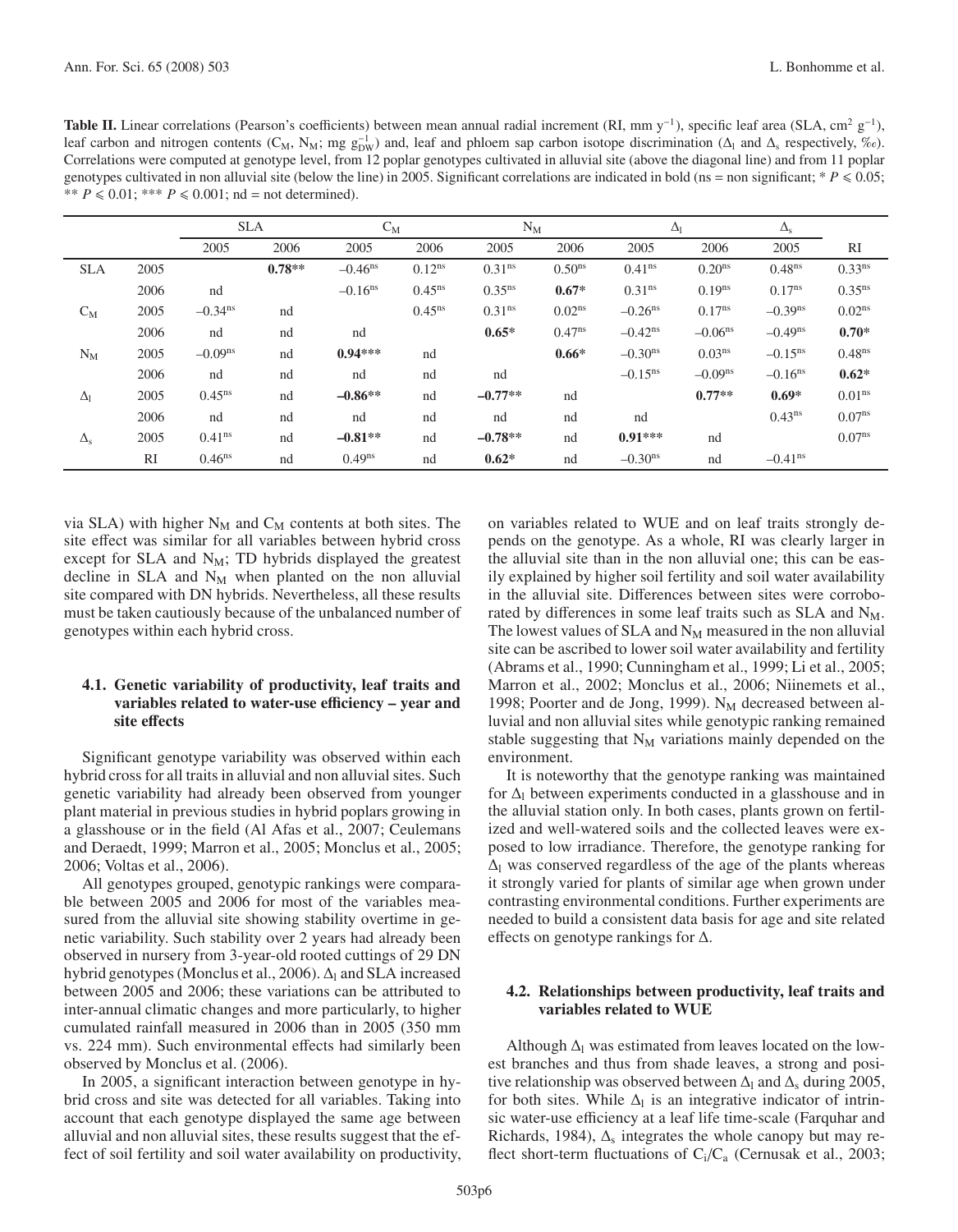

**Figure 3.** Relationship between leaf carbon isotope discrimination  $(\Delta_1, \mathcal{K}_0)$  measured in the alluvial site in 2005 and 2006, and leaf carbon isotope discrimination measured for the same genotypes in glasshouse in 2001 (black circles) (Marron et al., 2005) and in nursery in 2003 (black triangles) (Monclus et al., 2005) and 2004 (White triangles) (Monclus et al., 2006). Glasshouse and nursery measurements had been recorded from plants grown under well-watered condition. Genotypic means  $\pm$  standard error are indicated ( $n = 7$ ). Rank correlations (Spearman coefficients,  $r_s$ ) are indicated with level of significance (ns = non significant; \*  $P \le 0.05$ ; \*\*  $P \le 0.01$ ).

Gessler et al., 2001; Keitel et al., 2003; Pate and Arthur, 1998). This similarity is remarkable with respect to the potential causes for differences in measurements at such different time and spatial scales. Nevertheless, as previously shown for mature leaves,  $\Delta_l$  could be an accurate predictor of the carbon isotope signature of the whole canopy (Cernusak et al., 2003; Gessler et al., 2001; Pate and Arthur, 1998).

No relationship has been observed between productivity and variables related to water-use efficiency  $(\Delta)$ , as previously described for *Populus fremontii* (Leffler and Evans, 1999), for TD hybrids (Rae et al., 2004) and for DN hybrids (Marron et al., 2005; Monclus et al., 2005; 2006; Voltas et al., 2006). The lack of correlation between productivity and water-use efficiency observed earlier on young individuals was thus confirmed at larger ages and sizes, and under very different growth conditions. From a practical point of view, these results support the idea that there is a potential for improving intrinsic water-use efficiency in poplar without necessarily reducing overall productivity. In 2005, RI scaled positively with  $N_M$  in the non alluvial site only; this result suggests that  $N_M$  would be a limiting factor for productivity in the non alluvial site. A negative correlation was observed between  $\Delta$  and  $N_M$  in the non alluvial site suggesting that genetic variability of photosynthetic capacity could also contribute to WUE variability (Monclus et al., 2005; 2006). As already shown in the nursery studies, Δ did not correlate with SLA, suggesting that the variability of  $\Delta$  cannot be explained by genotype variations in internal conductance to  $CO<sub>2</sub>$  transfer into the leaves, which may be greater in thicker leaves.

## **5. CONCLUSIONS**

Experiments were conducted with DN and TD hybrids older than five years and grown in alluvial and non alluvial sites in a commercial poplar plantation. A large genetic variability in productivity, leaf traits and variables related to WUE was observed from mature trees, similar to that previously observed from young cuttings cultivated in glasshouse or in nursery. The genotypic ranking for WUE was maintained between young cuttings grown in glasshouse and trees grown in the alluvial site, while it was broadly disrupted for trees of similar age when grown on contrasting sites. No correlation was detected between productivity and  $\Delta$ , as previously observed in a glasshouse or in a nursery, supporting the conclusion that there is a potential for improving WUE in poplar without necessarily reducing overall productivity. Interestingly for European poplar growers, we were able to detect one genotype, Soligo, combining a satisfactory productivity and a large WUE whatever the site. Moreover, we were also able to put forward one genotype, Dorskamp, combining a satisfactory productivity and low WUE in the alluvial site only; this latter genotype could be used as a medium for phytoremediation of polluted soils.

**Acknowledgements:** Ludovic Bonhomme was supported by a Ph.D. grant from the *Conseil Régional, Région Centre, France*. This research was funded by the Biotechnocentre association supported by the *Conseil Régional, Région Centre*. The poplar plantation was kindly provided by D. Meese. The authors gratefully acknowledge the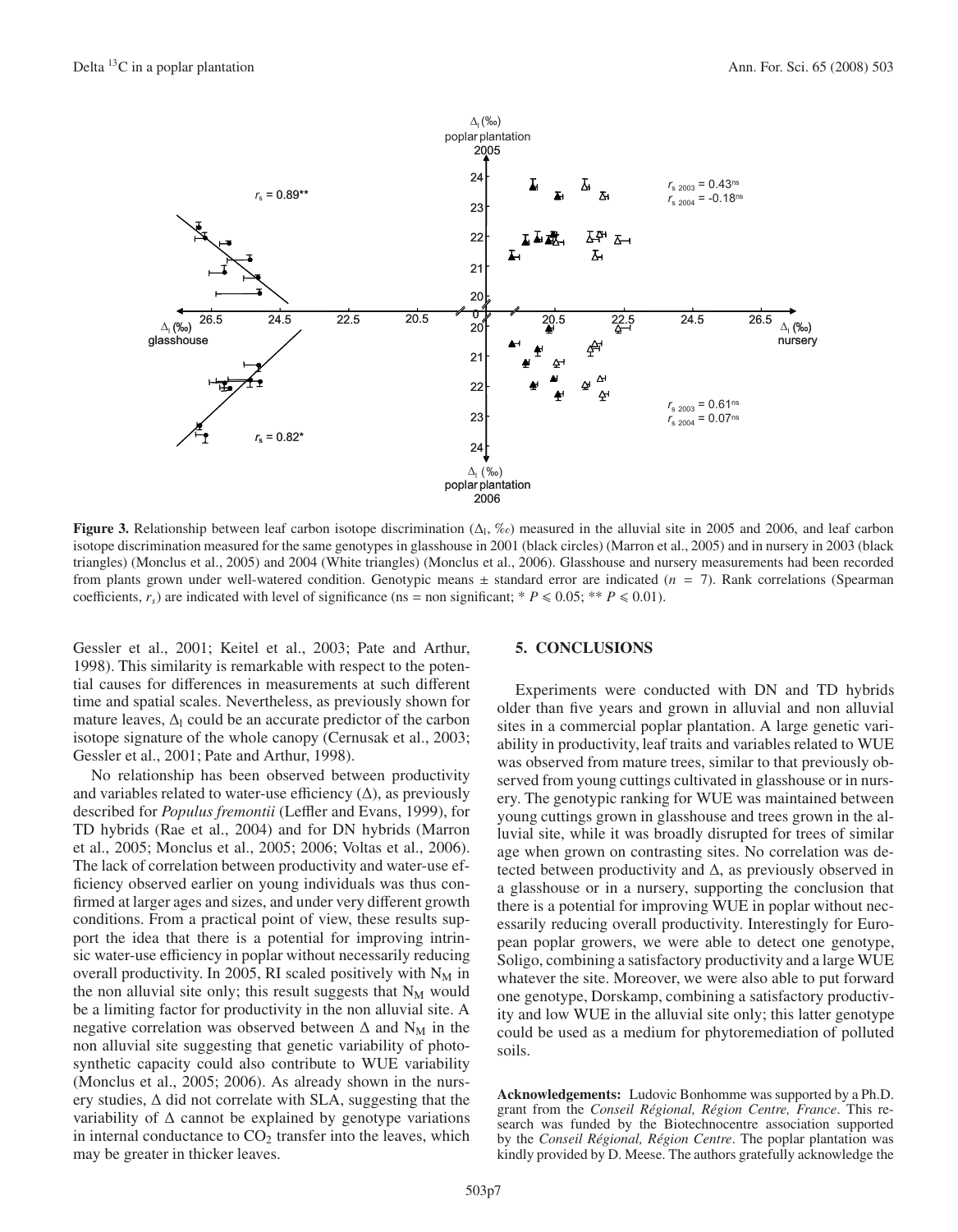excellent technical assistance of Alain Guichard, Isabelle Lejan and Gilles Moreau (*Laboratoire de Biologie des Ligneux et des Grandes Cultures*). We also acknowledge Claude Bréchet from UMR EEF at INRA of Nancy and Annie-Claude Roche from CBM at CNRS of Orléans, who graciously made their respective laboratories available.

# **REFERENCES**

- Abrams M.D., Kubiske M.E., and Steiner K.C., 1990. Drought adaptations and responses in five genotypes of *Fraxinus pennsylvanica* Marsh: photosynthesis, water relations and leaf morphology. Tree Physiol. 6: 305–315.
- Al afas N., Marron N., and Ceulemans R., 2007. Variability in *Populus* leaf anatomy and morphology in relation to canopy position, biomass production, and varietal taxon. Ann. For. Sci. 64: 521–532.
- Barigah T.S., Saugier B., Mousseau M., Guittet J., and Ceulemans R., 1994. Photosynthesis, leaf area and productivity of five poplar clones during their establishment year. Ann. For. Sci. 51: 613–625.
- Braatne J.H., Hinckley T.M., and Stettler R.F., 1992. Influence of soil water on the physiological and morphological components of plant water balance in *Populus trichocarpa*, *Populus deltoides* and their F1 hybrids. Tree Physiol. 11: 325–339.
- Cernusak L.A., Arthur D.J., Pate J.S., and Farquhar G.D., 2003. Water relations link carbon and oxygen isotope discrimination to phloem sap sugar concentration in *Eucalyptus globulus*. Plant Physiol. 131: 1544–1554.
- Ceulemans R. and Deraedt W., 1999. Production physiology and growth potential of poplars under short-rotation forestry culture. For. Ecol. Manage. 121: 9-23.
- Ceulemans R., Impens I., and Steenackers V., 1988. Genetic variation in aspects of leaf growth of *Populus* clones, using the leaf plastochron index. Can. J. For. Res. 18: 1069–1077.
- Condon A.G., Richards R.A., Rebetzke G.J., and Farquhar G.D., 2002. Improving intrinsic water-use efficiency and crop yield. Crop Sci. 42: 122–131.
- Craig H., 1957. Isotopic standards for carbon and oxygen and correction factors for mass-spectrometric analysis of carbon dioxide. Geochim. Cosmochim. Ac. 12: 133–149.
- Cunningham S.A., Summerhayes B., and Westoby M., 1999. Evolutionary divergences in leaf structure and chemistry, comparing rainfall and soil nutrient gradients. Ecol. Monogr. 69: 569–588.
- Farquhar G.D. and Richards R.A., 1984. Isotopic composition of plant carbon correlates with water-use efficiency of wheat genotypes. Aust. J. Plant Physiol. 11: 539–552.
- Farquhar G.D., Ehleringer J.R., and Hubick K.T., 1989. Carbon isotope discrimination and photosynthesis. Annu. Rev. Plant Physiol. Plant Mol. Biol. 40: 503–537.
- Gessler A., Schrempp S., Matzarakis A., Mayer H., Rennenberg H., and Adams M.A., 2001. Radiation modifies the effect of water availability on the carbon isotope composition of beech (*Fagus sylvatica*). New Phytol. 150: 653–664.
- Gessler A., Rennenberg H., and Keitel C., 2004. Stable isotope of organic compounds transported in the phloem of European beech-evaluation of different methods of phloem sap collection and assessment of gradients in carbon isotope composition during leaf-to-stem transport. Plant Biol. 6: 1–9.
- Jamagne M., Bétrémieux R., Bégon J.C., and Mori A., 1977. Quelques données sur la variabilité dans le milieu naturel de la réserve en eau des sols. Bulletin Technique d'Information 324–325: 627–641.
- Keitel C., Adams M.A., Holst T., Matzarakis A., Mayer H., Rennenberg H., and Gessler A., 2003. Carbon and oxygen isotope composition of organic compounds in the phloem sap provides a short-term measure for stomatal conductance of European beech (*Fagus sylvatica* L.). Plant Cell Environ. 26: 1157–1168.
- Leffler A.J. and Evans A.S., 1999. Variation in carbon isotope composition among years in the riparian tree *Populus fremontii*. Oecologia 119: 311–319.
- Li Y., Johnson D.A., Su Y., Cui J., and Zhang T., 2005. Specific leaf area and leaf dry matter content of plants growing in sand dunes. Bot. Bull. Acad. Sinica 46: 127–134.
- Marron N., Delay D., Petit J.M., Dreyer E., Kahlem G., Delmotte F.M., and Brignolas F., 2002. Physiological traits of two *Populus* × *euramericana* clones, Luisa Avanzo and Dorskamp, during a water stress and re-watering cycle. Tree Physiol. 22: 849–858.
- Marron N., Villar M., Drever E., Delay D., Boudouresque E., Petit J.M., Delmotte F.M., Guehl J.M., and Brignolas F., 2005. Diversity of leaf traits related to productivity in 31 *Populus deltoides* × *Populus nigra* clones. Tree Physiol. 25: 425–435.
- Monclus R., Dreyer E., Delmotte F.M., Villar M., Delay D., Boudouresque E., Petit J.-M., Marron N., Bréchet C., and Brignolas F., 2005. Productivity, leaf traits and carbon isotope discrimination in 29 *Populus deltoides* × *P. nigra* clones. New Phytol. 167: 53–62.
- Monclus R., Dreyer E., Villar M., Delmotte F.M., Delay D., Petit J.- M., Barbaroux C., Le Thiec D., Bréchet C., and Brignolas F., 2006. Impact of drought on productivity and water use efficiency in 29 genotypes of *Populus deltoides* × *Populus nigra*. New Phytol. 169: 765–777.
- Niinemets Ü., Kull O., and Tenhunen J.D., 1998. An analysis of light effects on foliar morphology, physiology, and light interception in temperate deciduous woody species of contrasting shade tolerance. Tree Physiol. 18: 681–696.
- Pate J. and Arthur D., 1998.  $\delta^{13}$ C analysis of phloem sap carbon: novel means of evaluating seasonal water stress and interpreting carbon isotope signatures of foliage and trunk wood of *Eucalyptus globulus*. Oecologia 117: 301–311.
- Ponton S., Dupouey J.L., Bréda N., Feuillat F., Bodenes C., and Dreyer E., 2001. Carbon isotope discrimination and wood anatomy variations in mixed stands of *Quercus robur* and *Quercus petraea*. Plant Cell Environ. 24: 861–868.
- Poorter H. and de Jong R., 1999. A comparison of specific leaf area, chemical composition and leaf construction costs of field plants from 15 habitats differing in productivity. New Phytol. 143: 163–176.
- Rae A.M., Robinson K.M., Street N.R., and Taylor G., 2004. Morphological and physiological traits influencing biomass productivity in short-rotation coppice poplar. Can. J. For. Res. 34: 1488– 1498.
- Scartazza A., Mata C., Matteucci G., Yakir D., Moscatello S., and Brugnoli E., 2004. Comparisons of  $\delta^{13}$ C of photosynthetic products and ecosystem respiratory  $CO<sub>2</sub>$  and their responses to seasonal climate variability. Oecologia 140: 340–351.
- Tschaplinski T.J. and Blake T.J., 1989. Water relations, photosynthetic capacity, and root/shoot partitioning of photosynthetic as determinants of productivity in hybrid poplar. Can. J. Bot. 67: 1689–1697.
- Tschaplinski T.J., Tuskan G.A., and Gunderson C.A., 1994. Water-stress tolerance of black cottonwood and eastern cottonwood clones and four of their hybrid progeny. I. Growth, water relations and gas exchange. Can. J. For. Res. 24: 364–371.
- Voltas J., Serrano L., Hernandez M., and Peman J., 2006. Carbon isotope discrimination, gas exchange and stem growth of four Euramerican hybrid poplars under different watering regimes. New For. 31: 435– 451.
- Zhang X., Zang R., and Li C., 2004. Population differences in physiological and morphological adaptations of *Populus davidiana* seedlings in response to progressive drought stress. Plant Sci. 166: 791–797.
- Zsuffa L., Giordano E., Pryor L.D., and Stettler R.F., 1996. Trends in poplar culture: some global and regional perspectives. In: Stettler R.F., Bradshaw H.D. Jr., Heilman P.E., and Hinckley T.M. (Eds.), Biology of *Populus* and its Implications for Management and Conservation, NRC-CNRC, Ottawa, pp. 515–539.